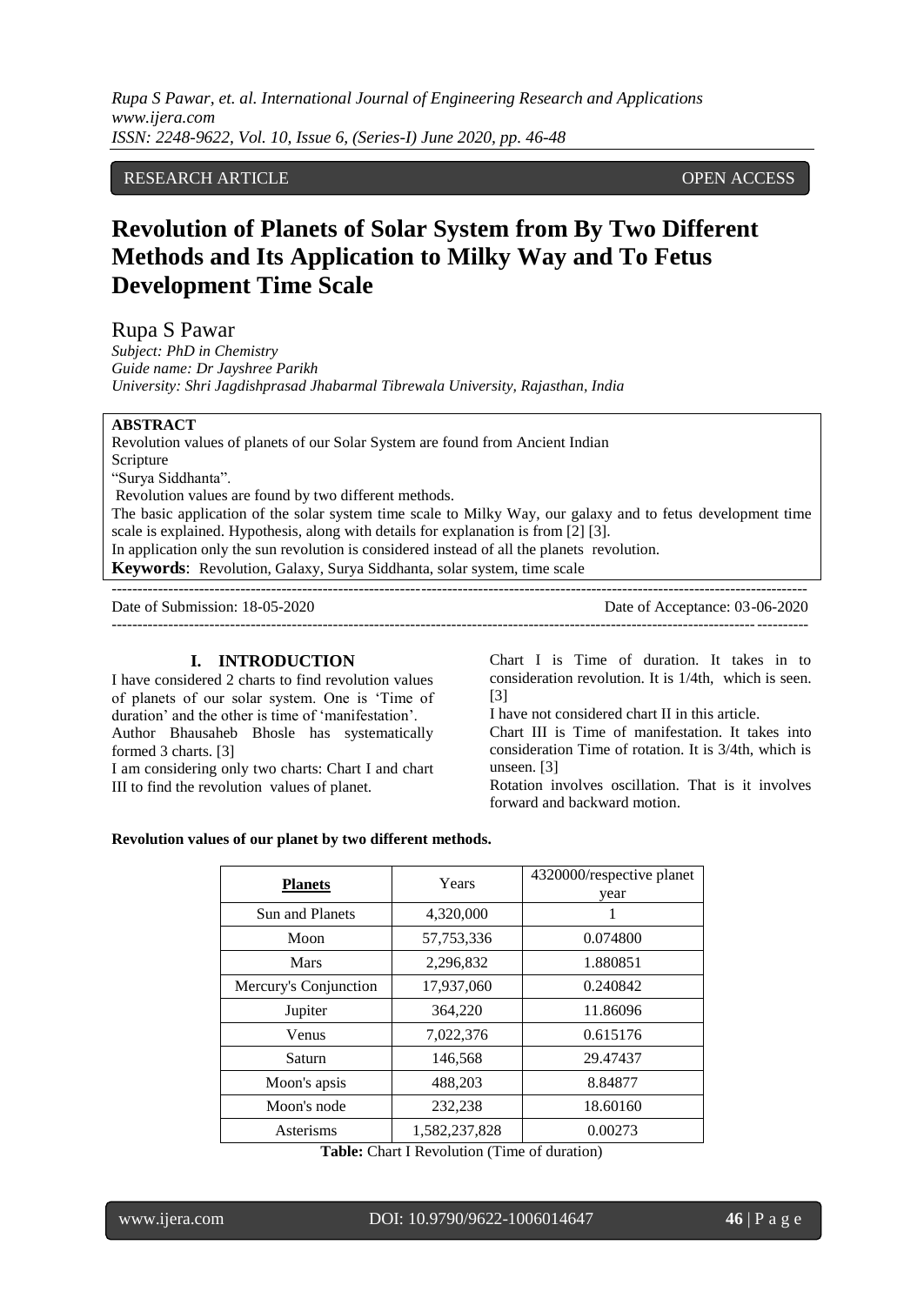*Rupa S Pawar, et. al. International Journal of Engineering Research and Applications www.ijera.com*

| <b>Planets</b>      | Years                  | $B*3/4$       | C/32486251.5 |
|---------------------|------------------------|---------------|--------------|
| Moon                | 324,000                | 243000        | 0.007480087  |
| Moon apsis          | 38,328,484             | 28746363      | 0.884877807  |
| Moon node           | 80,572,864             | 60429648      | 1.86016069   |
| Mrecury Conjunction | 1,043,209              | 782406.75     | 0.024084242  |
| Venus Conjunction   | 2,664,637              | 1998477.75    | 0.061517647  |
| Sun                 | 43,315,002             | 32486251.5    |              |
| Mars                | 8,146,909              | 6110181.75    | 0.188085158  |
| Jupiter             | 51,375,764             | 38531823      | 1.186096309  |
| Saturn              | 127,668,255            | 95751191.25   | 2.947437357  |
| Asterism            | 259,890,012            | 194917509     | 6            |
| Universe            | 18,712,080,864,000,000 | $1.40341E+16$ | 432000000    |

*ISSN: 2248-9622, Vol. 10, Issue 6, (Series-I) June 2020, pp. 46-48*

**Table:** chart III Rotation (Time of manifestation)

Since, rotation involves time of manifestation, Sun value is considered in the denominator.

Last column of each chart gives the accurate values of planet revolution. As the values are obtained by two different methods, it is accurate.

If we multiply Sun value of chart I and that of III, we get the value as 18,712,080,864,000,000. This is the universal constant, as far as rays of light penetrates. [3]

Planet Pluto and Neptune values are not found. But this should not be considered as limitation or drawback, since the planets mentioned are considered events. That is, just by difference in time scale, we can apply it to our milky way, the galaxy.

#### **Explanation of its application to our milky way**

In our solar system, solar year is 4,320,000 as mentioned in chart I.

But in higher scale,

Solar months is 4320000 and solar year is 51840000. [1]

Solar year (51840000) is 12 solar months (4320000).

51840000 solar years = 4320000 \*12

Solar month (4320000 months) value is same as sun and planet revolution (chart

I) (4320000 years) but units are different..

That is 4320000 is considered as months in galaxy time scale, where as in our solar system it is considered as 4320000 years.

Conclusion: In our time scale it is years but in galaxy time scale it is months.

It tells us that in our solar system time scale, the solar years is 4320000. But in our milky way, galaxy time scale, solar year is 51840000 years (that is 4320000 months\*12).

This difference in time scale can be applied to genetic also.

### **Now the explanation for the difference in time scale to fetus development**

The 10 long syllabus [1] [3], describes 1 respiration is 4 seconds and 24 hours  $(1 \text{ day})$  is  $864000$ seconds. That is 12 hours is 432000 seconds. Time of duration is 12 hours. Time of manifestation is 24 hours. [3]

So the same calculation, can be applied to fetus development.

Everything here is based on time. And everything is time dependent interlocked inside and interwoven outside. No loose ends. [3]

### **Applications**

Revolution values of planets of our Solar System can be converted and applied to different time scale. Planets can be considered as events [3] and can be applied to galaxy studies and black hole studies.

This can also be applied to fundamental elementary particles, atom structure.

Even quantum internet, quantum computer can apply this logic. It will give accurate results. And also help to collaborate Nano time scale to galactic time scale.

Seven planet can indicate 7 energy levels in atom. Music contains 7 sur. That is syllable, grammar and speech can be studied using this logic.

Rainbow, 7 color frequencies can also be studied. Our body has 7 energy levels.

So all fields can be studied by applying this time theory.

# **II. CONCLUSION**

Revolution values of planets of our Solar System has been found from Ancient Indian Scripture